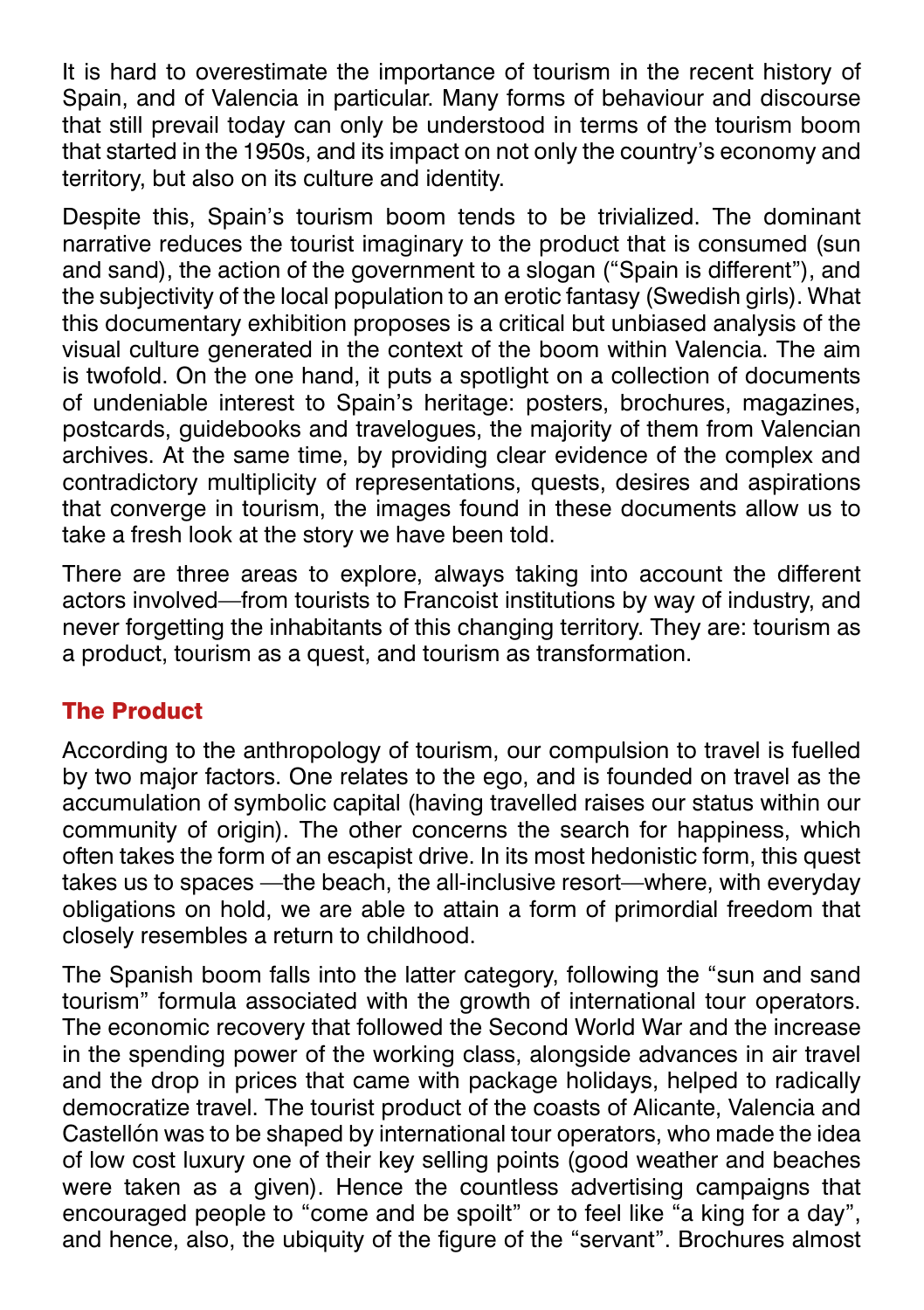invariably included images of a meticulously attired waiter serving cocktails at the poolside. The seductive power that such representations exerted over the imagination of some holidaymakers who, in many cases, were themselves "servants" in their own countries, should not be underestimated.

And while official institutions also appealed to this vision—with slogans such as "Spain, luxury within reach"—an attempt to raise the socioeconomic profile of potential tourists is also evident. Thus, in the posters and brochures produced by the Ministry of Information and Tourism (MIT), Valencian beaches were advertised not only through images of hotels with pools, as in tour operator catalogues, but also through opulent scenes with yachts and water sports (fig. 1). To create these promotional campaigns, which conveyed a modern and sophisticated image of the country, the Francoist tourist administration turned to figures such as Carlos Pérez Siquier, Francisco Ontañón and Ramón Masats, members of the AFAL group, who have become key names in the history of Spanish photography.

The homogenous nature of these representations is notable. The indistinguishable brochures dedicated to the Costa Blanca or the Costa del Azahar could be transposed to any other destination in the Mediterranean Basin. In the so-called "pleasure periphery", national borders became blurred. However, the tendency of the tourism industry to standardize destinations should not lead us into simplistic preconceptions about the desires and expectations that motivated their customers. Regarded as the epitome of kitsch, postcards from the boom often in fact reflect a kind of pursuit of authentic experiences (fig. 2). Phenomena such as the sale of souvenir pottery or the popular donkey rides offered in locations near to the coast show that the subjectivity of tourists cannot be reduced to the low cost sun and sand product that they consume.

## The Quest

"Harvest in the Garden of the Hesperides". This was how the German photographer Bert Boger described the photograph he took in an orchard in Gandía (fig. 3) in his book *Rutas de España* (1955). The Hesperidean guardian nymphs might have morphed into an old man with a lined face, and the oranges carried by his donkey may not have bestowed immortality, but to the foreign visitor of the 1950s and 60s, the Valencian orchard was just as magical a place as the mythical garden. In countless books and travel guides, it is described as an idyllic environment of a benign nature, populated by happy peasants who lived in harmony with the land. This evocation of a southern European Eden reflects a constant that can be found at the very heart of tourism: the quest for authenticity.

Compared to the increasingly mechanized and consumerist societies from which Northern European tourists came, the geography of Spain was promoted as a world with a strong tie to cultural traditions. As well as satisfying foreign visitors' expectations of authenticity, this suited the interests of Francoism,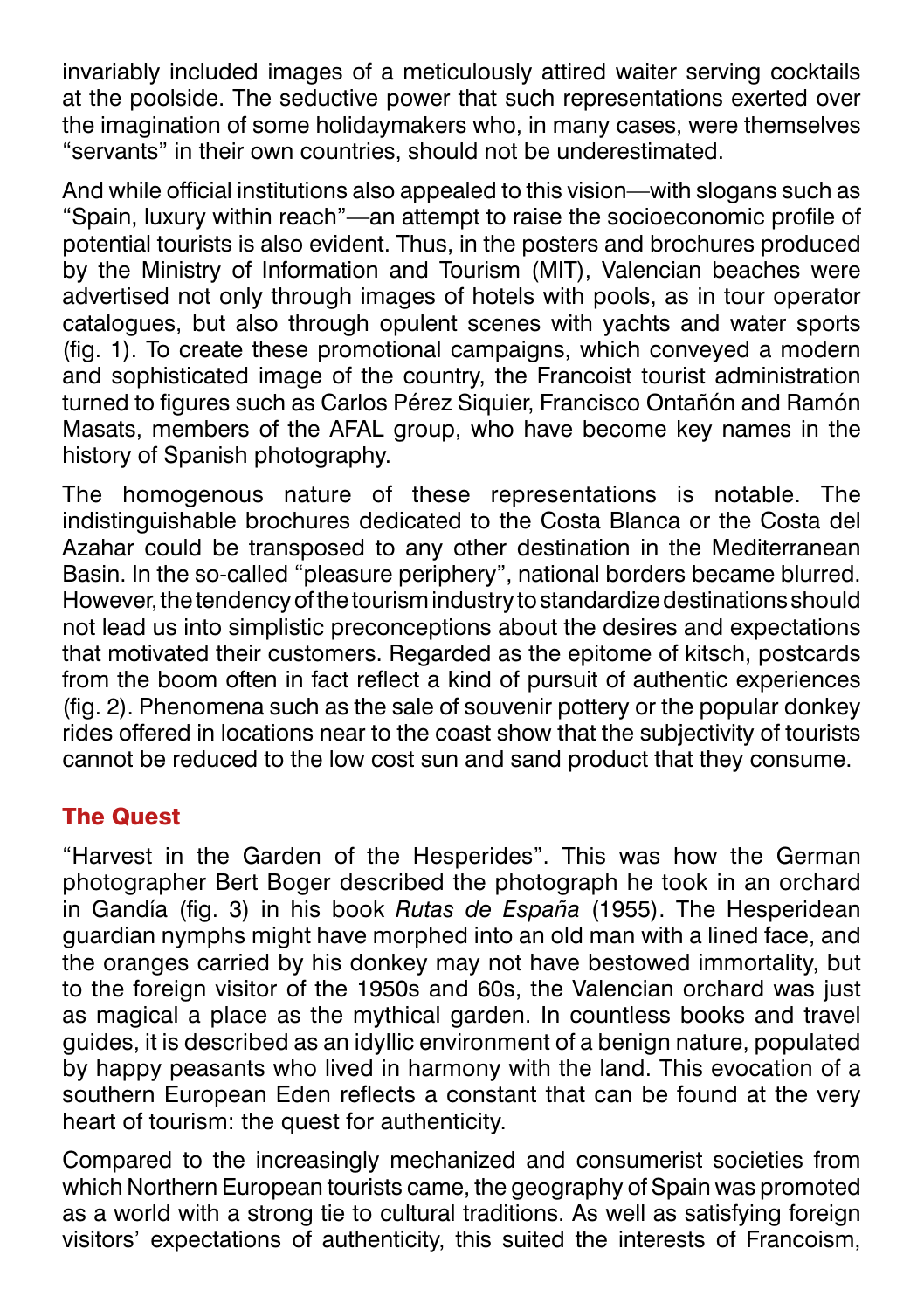

1. Information handout *Costa Blanca*. MIT, 1966 Biblioteca Valenciana Nicolau Primitiu. Collection Lluís Guarner



2. Postcard Callosa d'en Sarrià, Alicante. Daytrip in Fuentes Algar, 1968 Biblioteca IVAM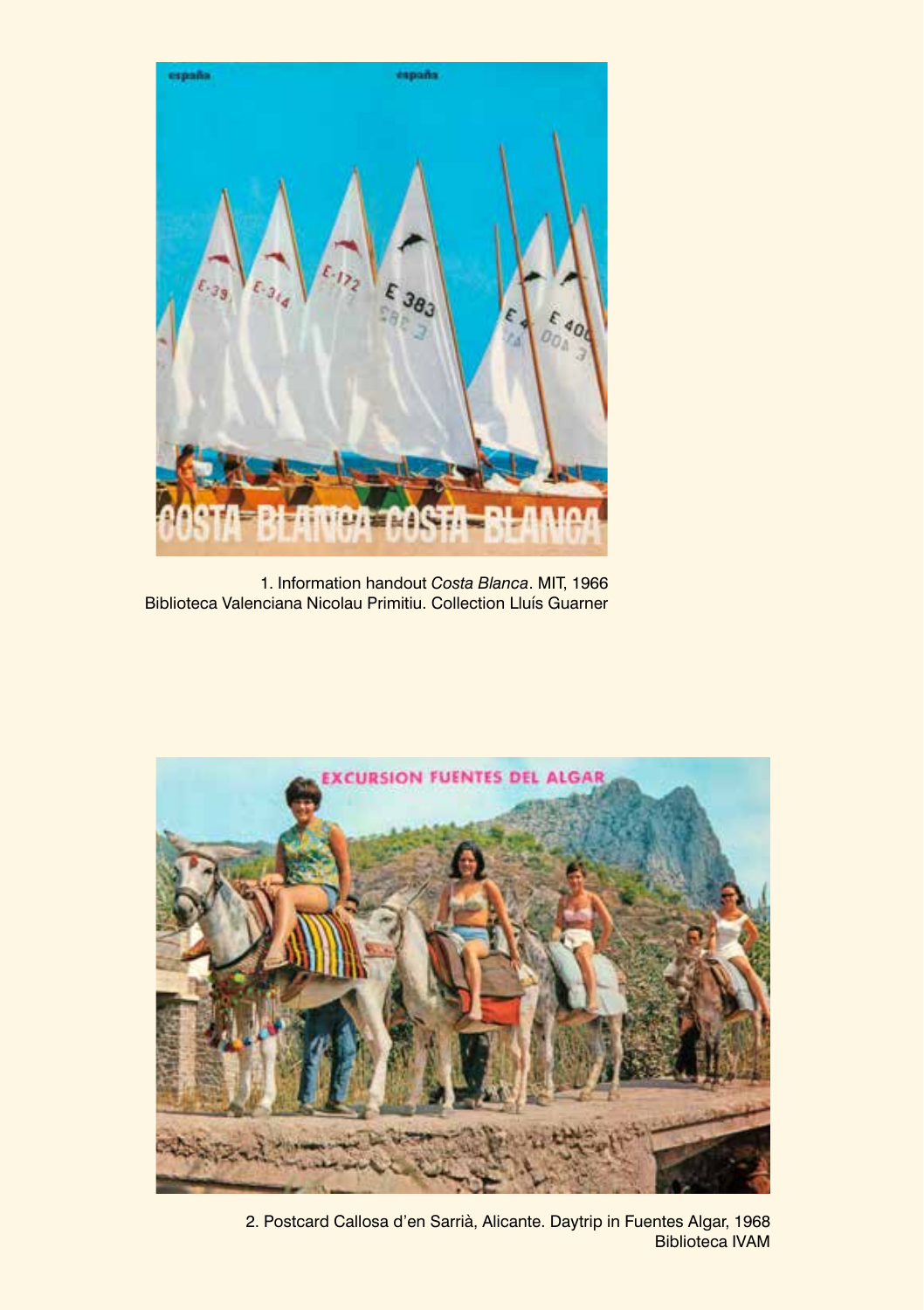which was keen to channel ethnocultural diversity into the most inoffensive aspects of regional identities, such as gastronomy, folklore and vernacular architecture. This is demonstrated by the ubiquity of the Valencian *barraca* (a traditional pitched roof dwelling) in the promotional brochures published by the MIT during the 1960s, when these buildings were already in decline; or the dozens of tourist posters that focused on the Fallas, produced by photographers of the stature of Francesc Català-Roca, who, in his memoirs, recalled his trip to Valencia as one of the first he undertook after being commissioned to tour the country by the Ministry in 1959. This collaboration was to be decisive in the career of the photographer, regarded as a key figure in breathing new life into Spanish documentary photography.

Postcards published nationally, too, abounded with images of *falleras* in traditional costume, paellas and orange trees, staged with an artificiality that bordered on the comical (fig. 4). The conceptual convergence of tourism and oranges was particularly fertile within graphic design. It began to seep into such specifically local creations as the bunting that adorned streets during fiestas, or the iconic orange labels that decorated the boxes in which the citrus fruit was exported. Both an exotic fruit and a symbol of a healthy life, the orange also appeared on MIT promotional materials as an element of regional identity: the same orange groves that were being encroached on by the spread of tourism were used as a promotional image and even gave their name to the Costa del Azahar, or Orange Blossom Coast (fig. 5).

Yet, rather than the folkloric aspects that local authorities were so keen to promote, tourists searched out another sort of authenticity. In place of extras kitted out in regional dress, foreign guidebooks and magazines more commonly featured old-fashioned peasants using pre-industrial methods in their work. The Valencian Arcadia seemed to be incompatible with technological progress: were modern tractors to replace the smiling old people who led their donkeys across it, then the Garden of the Hesperides would be no more. The idea of the South as a backwater, which had first emerged in the eighteenth century, reappeared with new vigour in the context of modern tourism, driven by the search for primitive paradises. The Romantic stereotype, too, had also left its mark—leading, for example, to the focus on the orientalizing icon of the palm tree, and to the characterization of places such as Elche and Villajoyosa as a "slice of Africa in Europe".

Although the glorification of backwardness was a side effect that was contrary to the regime's interests, it is important to keep in mind the political capital to be made from the idea of authenticity. Ultimately, this kind of primitivist gaze functioned as a distraction from the country's economic and social reality.

## The Transformation

The impact that the so-called "Spanish tourism miracle" had on the whole region of Valencia is clear. As well as the boom in hotel construction, there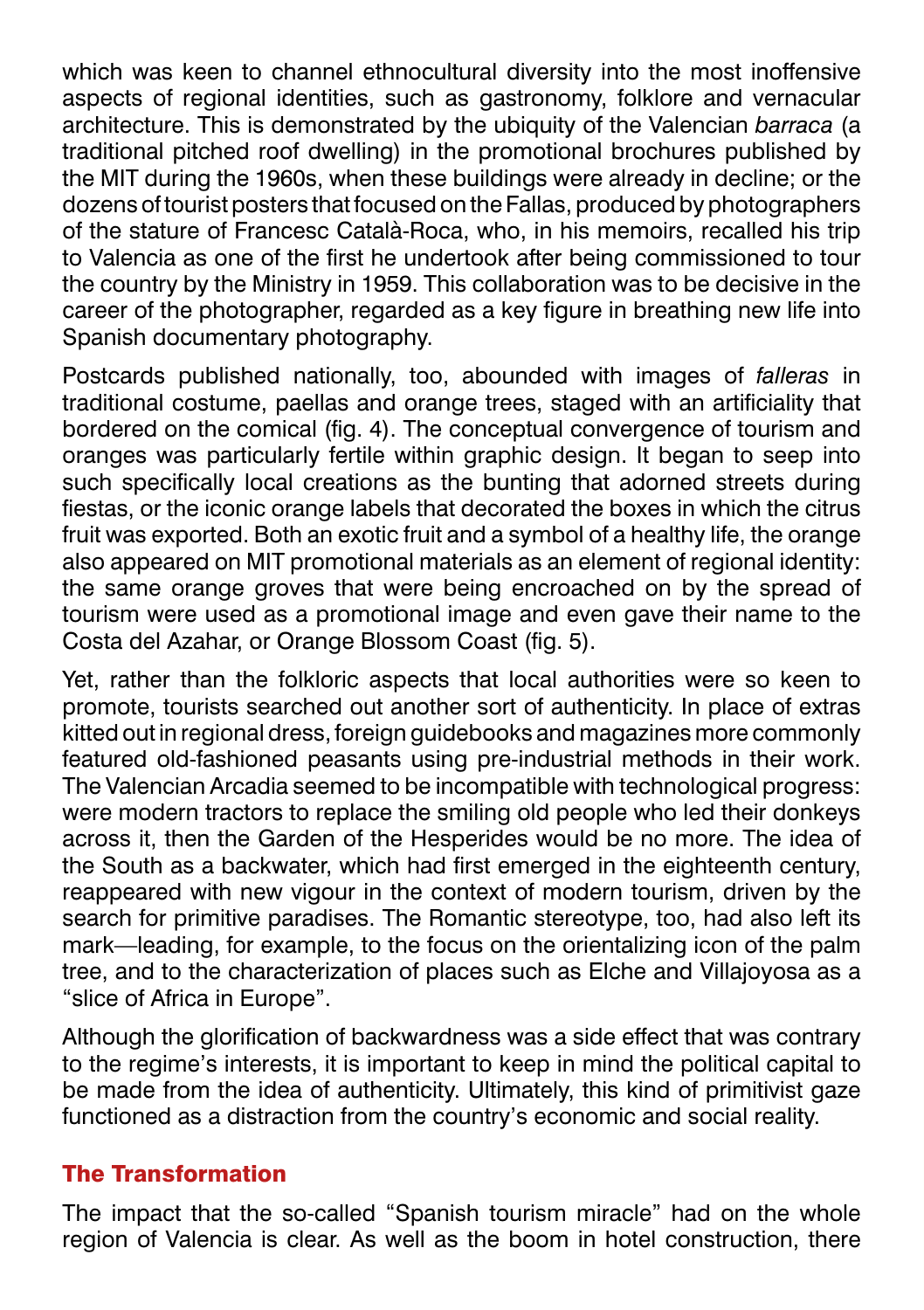Curator of the exhibition: Alicia Fuentes Vega Coordination: Irene Bonilla Sancho

© of the present edition IVAM Institut Valencià d'Art Modern, Valencia 2020 © of the text by its author, Valencia 2020

It is strictly forbidden, by virtue of the sanctions established by law, to reproduce, record or transmit this publication, totally or partially, by any recuperation system and by any medium, be it mechanical, electronic, magnetic, electrooptical, by photocopy or any other type of medium, without the express authorisation of the IVAM Institut Valencià d'Art Modern and the holders of the copyright.

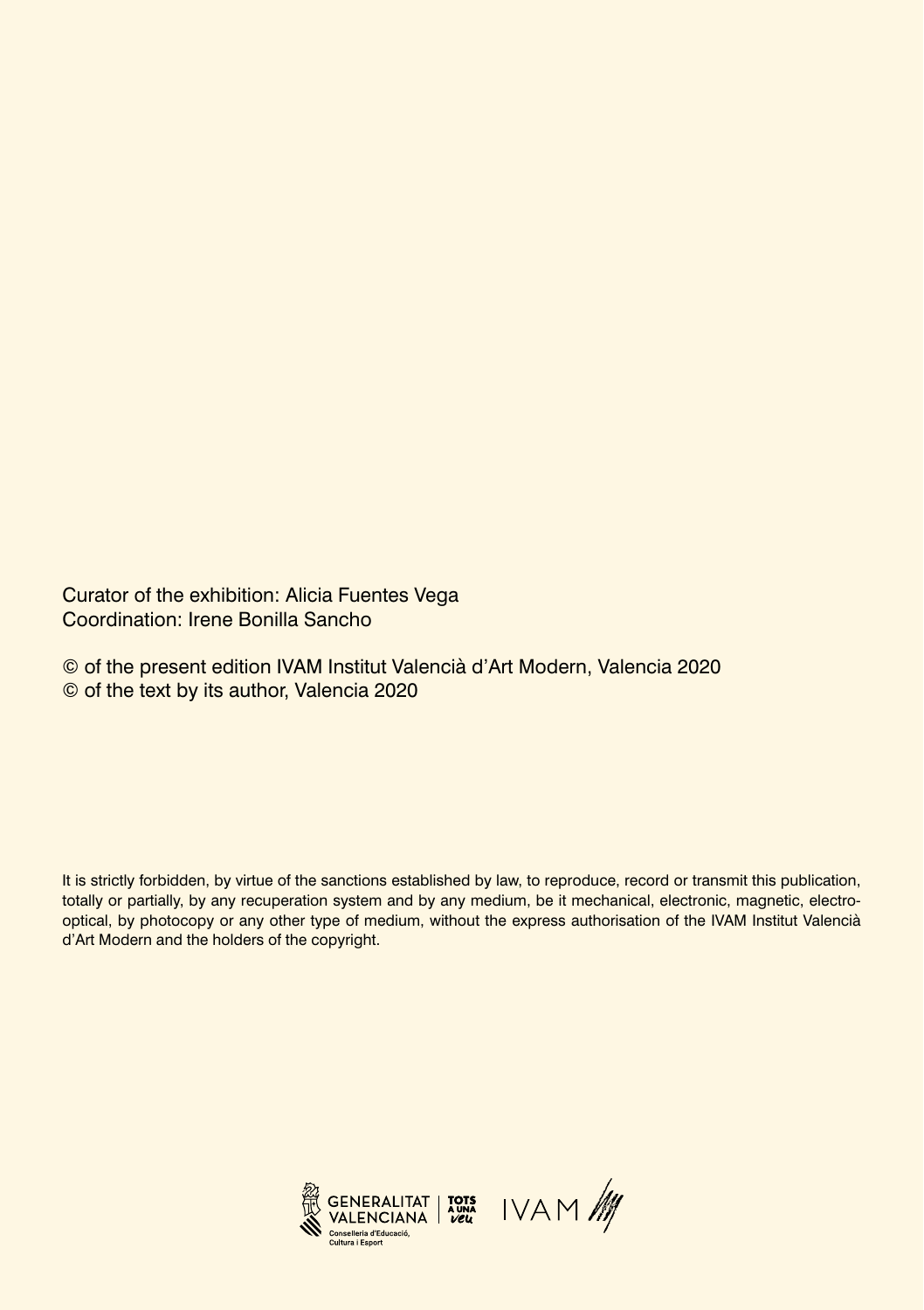

3. Book by Bert Boger, *Rutas de España* (interior page) Ed. Dux, Barcelona, 1955 Biblioteca IVAM



4. Postcard *Paella in an orange grove* Photo: Kolor-Zerkowitz Ed. Durá, Valencia, 1964 Utopía collection



5. Information handout *Costa del Azahar* MIT, 1966 Biblioteca Valenciana Nicolau Primitiu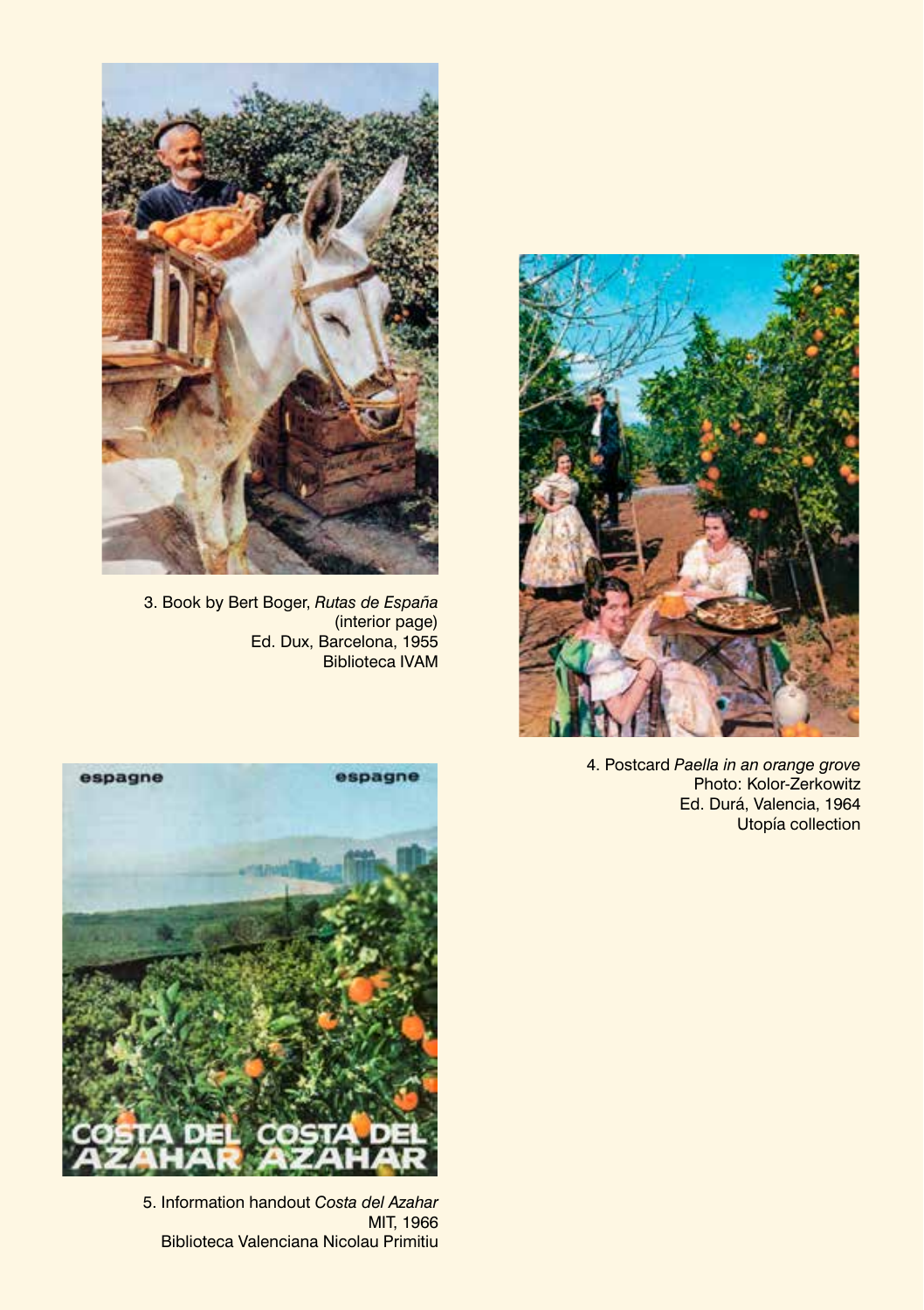was the offshoot of residential tourism, since buying a holiday home in the Mediterranean soon became another aspirational element of what was regarded as a desirable lifestyle. This is evident in the property-filled pages of newspapers aimed at foreigners in tourist regions.

But physical transformation wasn't limited to infrastructure directly linked to tourism. In fact, many of the urban projects carried out during this period bear the unmistakable stamp of tourism: after its late 1950s redesign, for example, Alicante's iconic *Esplanade* took on the appearance of a tropical maritime promenade, its serpentine paving becoming a new symbol of the city.

Beyond the physical marks left by tourism on the territory, there was a significant impact on the identity of the population. While international opinion increasingly criticised overcrowding and urban excess, domestically there was virtually unwavering celebration of the construction boom. Around 1970—shortly before *Der Spiegel* dedicated its cover to the "nightmare" that the Spanish holiday dream had become—a magazine titled "Alicante, la millor terra del món" (Alicante, the best land in the world) voiced the hope that the rest of the province would leave the past behind by following the example of Benidorm (fig. 6). The mentality of development had colonized the local psyche.

It's hard to believe that this optimistic vision referred to images that, to our eyes, seem dystopian. Think of the overcrowded beaches proudly shown on news reports and documentaries, or the postcards of beach resorts in which the sea is only just visible as a distant blue strip behind the buildings. Almost as if parodying such postcards, the cartoonist Mingote perched his signature vagrants above the Mediterranean skyline. Cartoons, in fact, were one of the few avenues for voices that were critical of the model of tourism development that had been adopted.

Exposed to the logic of the market as the only possibility, citizens learned to relate to their own territory through the eyes of the tourist. A telling sign of this is the wide acceptance of artificial labels such as "Costa Blanca"—an airline industry invention bestowed official status by the Register of Geotourism Designations created in 1964. The fact that publications more broadly, and not just those aimed at tourists, used these rather than more traditional cartographic names, indicates a form of acculturation. This "touristified" understanding of the territory shows that the values of the tourism industry had been internalized to the point of becoming an actual identity.

Images of hotels and urban developments also proliferated in the Spanish media. These not only celebrated the construction boom in the abstract, but identified specific architectural landmarks: hotels, restaurants, cinemas and even futuristic petrol stations that adopted—albeit somewhat freely —the architectural principles of the International Style (fig. 7). This was the so-called *Estilo del Relax* that lent a dazzling air to high-end projects, many of which have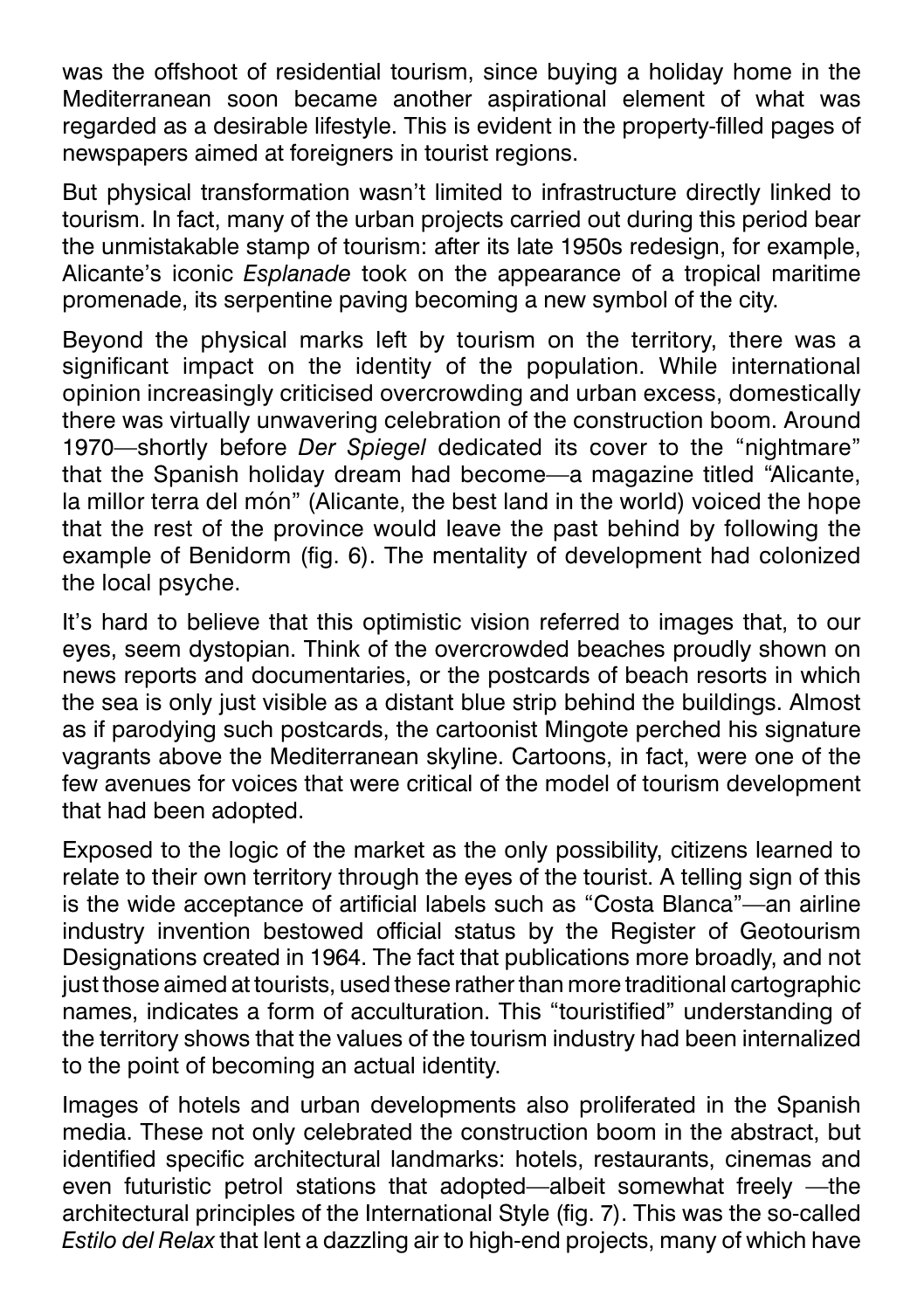

7. Postcard *Campoamor residential complex, Montepiedra Snack Bar*. Photo: Guirao Fotocolor Valman, Barcelona, 1964 Utopía Collection



6. Cover of the magazine *Alicante turismo 70* (supplement of *Información. El periódico de Alicante*), 1970 Biblioteca Valenciana Nicolau Primitiu



8. Fermín Garbayo *4th Benidorm Song Festival Benidorm: July 21, 22, 23, 1962* Ed. Mateu Cromo, Madrid, 1962 Biblioteca Valenciana Nicolau Primitiu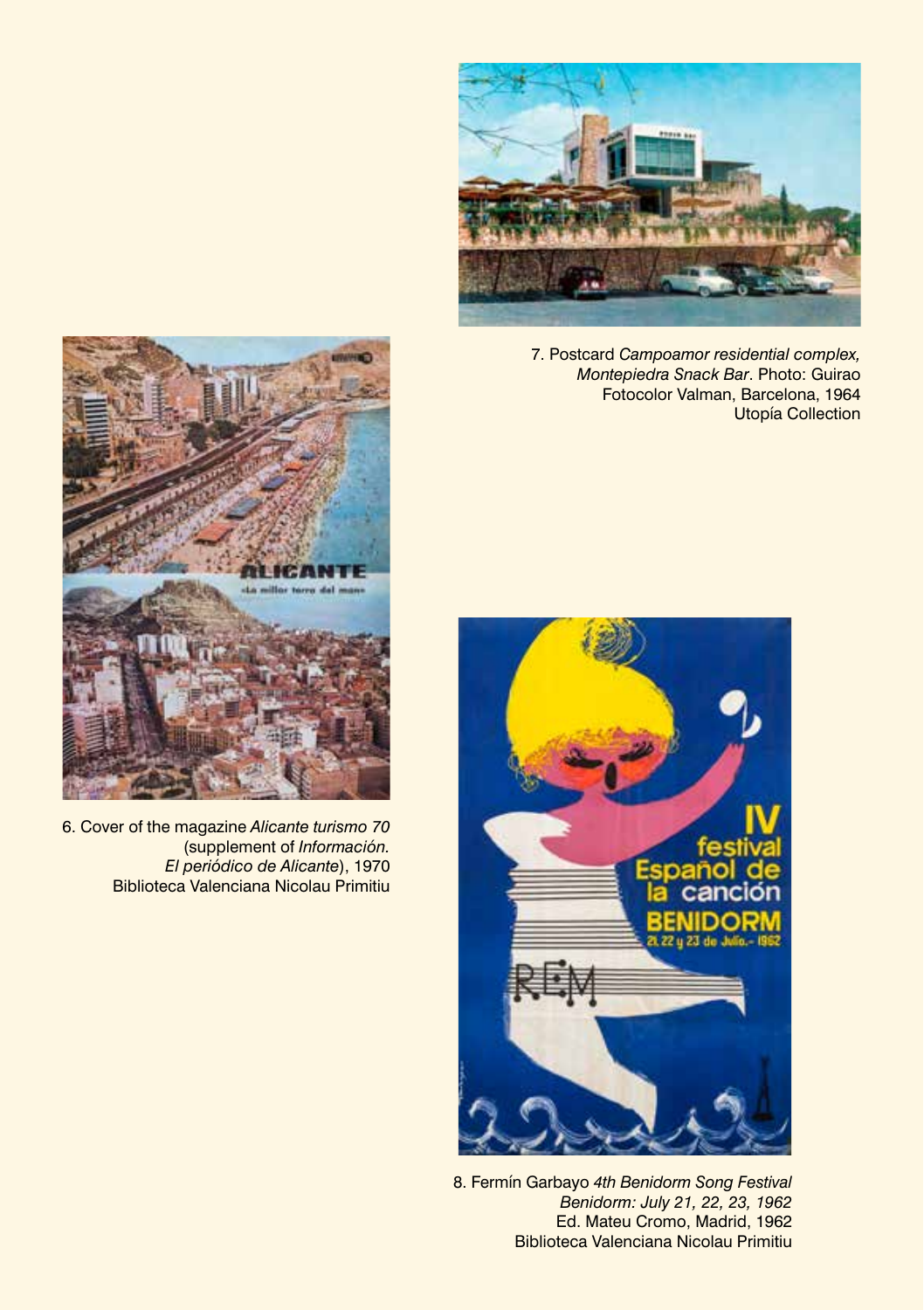since disappeared or are in a bad state of repair. These modern infrastructures became incorporated into the repertoire of local views, providing municipalities which frequently had no other heritage landmarks of note with architectural icons. In this way, those native to the country developed new ways of relating to the territory through tourism.

The exhibition closes with an archetypal example of this process: Benidorm. It is hard not to be swept along by the legendary charisma of the town's mayor Pedro Zaragoza Orts. Regarded as the architect of the "Benidorm phenomenon", which took off with the 1956 Urban Management Plan, his initiatives became internationally known: from his extravagant marketing campaigns (such as that which invited a family from Lapland to stroll around the streets of Benidorm), to the Benidorm Song Festival, where major figures as Raphael and Julio Iglesias first found fame. Posters with a naive aesthetic, such as that produced for the 1962 contest by Fermín Garbayo, a pioneer of graphic design in Spain, reflected the optimistic spirit of the age (fig. 8).

But beyond the individual actions of a mayor was the favourable attitude of a society that saw tourism as a way of moving into the future. Almost like a prototype Ibiza, in 1965 the magazine *Mundo Hispánico* described Benidorm as "the city where women chat up men and the prison is empty". This type of fantasy of an upside-down world sums up the virtues that were associated with tourism: freedom (interpreted as sexual openness) and economic prosperity (hence the empty prison, crime being unnecessary). Both elements sought out enthusiastic support for the tourism project from Francoism, contradicting the most common narrative, which focuses on the clash with traditional Catholic morality. In fact, tourism did not so much threaten the regime's foundations as provide it with a potent weapon of seduction.

Alicia Fuentes Vega